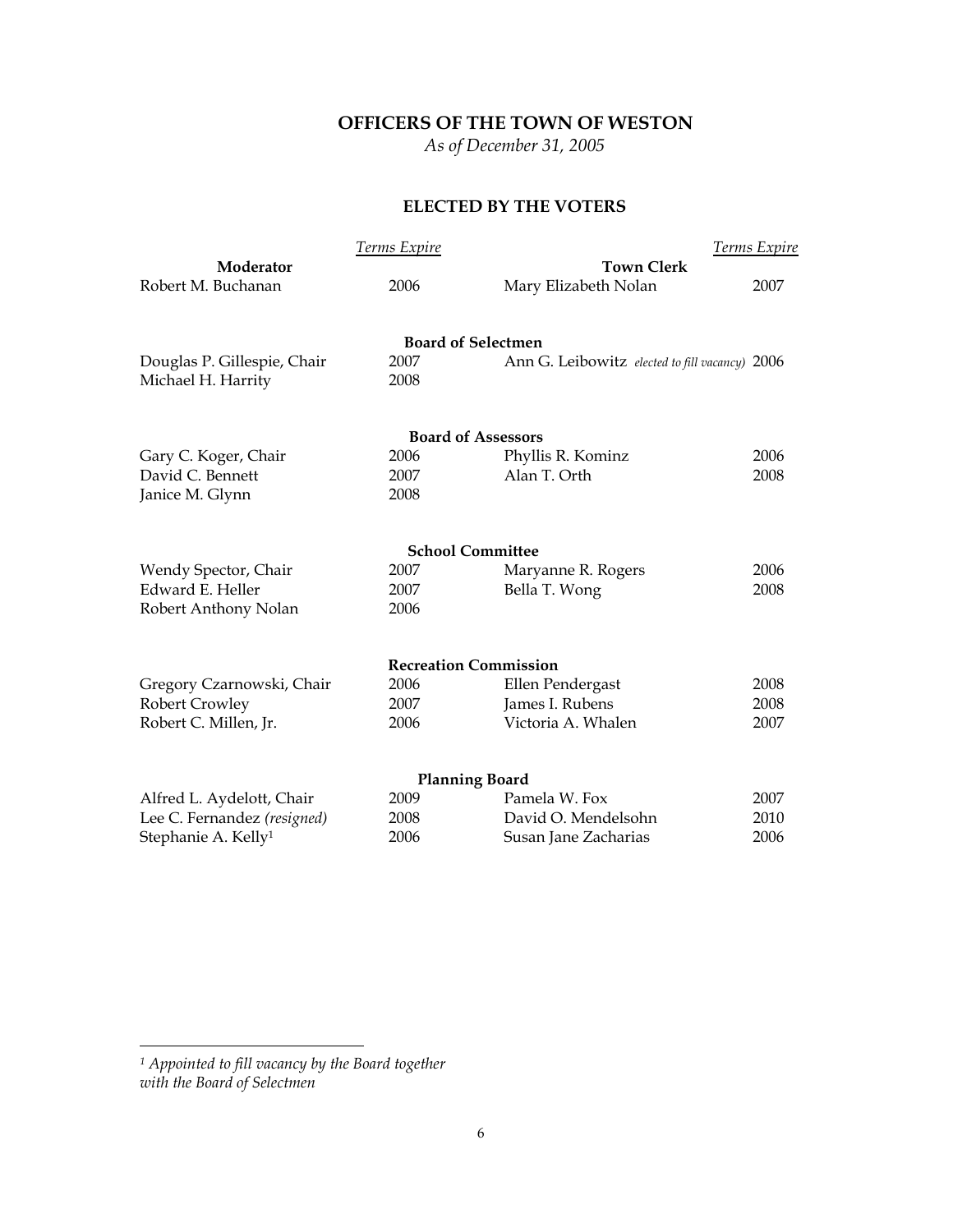|                                                                                                     | <b>Board of Health</b>              |                                                                                                     |    |             |
|-----------------------------------------------------------------------------------------------------|-------------------------------------|-----------------------------------------------------------------------------------------------------|----|-------------|
| Nicholas G. Guerina, MD, Chair<br>Carl A. Hirsch                                                    | 2007<br>2008                        | Peter K. Taylor                                                                                     |    | 2006        |
|                                                                                                     | <b>Board of Library Trustees</b>    |                                                                                                     |    |             |
| William D. Hartmann, Chair                                                                          | 2006                                | Charles (Tod) Foote                                                                                 |    | 2006        |
| Diana S. Coates                                                                                     | 2008                                | Rebekah L. Gardiner                                                                                 |    | 2007        |
| Barbara F. Coburn                                                                                   | 2007                                | Joseph W. Mullin                                                                                    |    | 2008        |
|                                                                                                     | <b>Measurers of Lumber</b>          |                                                                                                     |    |             |
| David C. Bennett                                                                                    | 2006                                | Barrett W. Gilchrist                                                                                |    | 2006        |
| Rosemary Broton Boyle                                                                               | 2006                                |                                                                                                     |    |             |
|                                                                                                     | <b>Commissioners of Trust Funds</b> |                                                                                                     |    |             |
| Charles M. Ganson, Jr., Chair                                                                       | 2008                                | Edward W. Weld                                                                                      |    | 2007        |
| Thomas E. Bator                                                                                     | 2006                                |                                                                                                     |    |             |
| <b>OFFICERS APPOINTED BY THE SELECTMEN OR THE TOWN MANAGER#</b>                                     |                                     |                                                                                                     |    |             |
| <b>Town Manager</b>                                                                                 |                                     | <b>Acting Town Manager</b>                                                                          |    |             |
| Carl F. Valente (resigned)                                                                          | 2005                                | Donna                                                                                               | S. | VanderClock |
| <b>Assistant Town Manager &amp; Director</b><br>of Finance & Administration<br>Donna S. VanderClock |                                     | East Middlesex Mosquito Control<br>Project, Commissioner<br>Richard Sullivan                        |    |             |
| <b>Human Resources Director</b>                                                                     |                                     | <b>Tree Warden</b>                                                                                  |    |             |
| Lisa J. Yanakakis                                                                                   | 2006                                | Paul L. Brackett                                                                                    |    | 2006        |
| <b>Town Accountant</b><br>Chitra Subramanian                                                        | 2006                                | Chief of Police & Keeper of Lockup<br>Steven F. Shaw                                                |    | 2006        |
| <b>Town Counsel</b><br>Kopelman & Paige, P.C.                                                       |                                     | Chief of Department & Forest Warden<br>Edmund M. Walker                                             |    | 2008        |
| <b>Treasurer &amp; Collector</b><br>David B. Okun                                                   |                                     | <b>Director of Emergency Management</b><br>Edmund M. Walker                                         |    |             |
| <b>Public Works Department,</b><br><b>Director of Operations</b><br>Robert Hoffman                  |                                     | Inspector of Buildings and Wires &<br><b>Sealer of Weights and Measures</b><br>Courtney W. Atkinson |    |             |
| <b>Town Engineer</b><br>Stephen R. Fogg                                                             |                                     | Veterans' Agent, Veterans' Services<br>Director & Veterans' Burial Agent                            |    |             |

 # Where no term of office is indicated, the appointment is at the Pleasure of the Selectmen or the Town Manager.

Donald L. Bumpus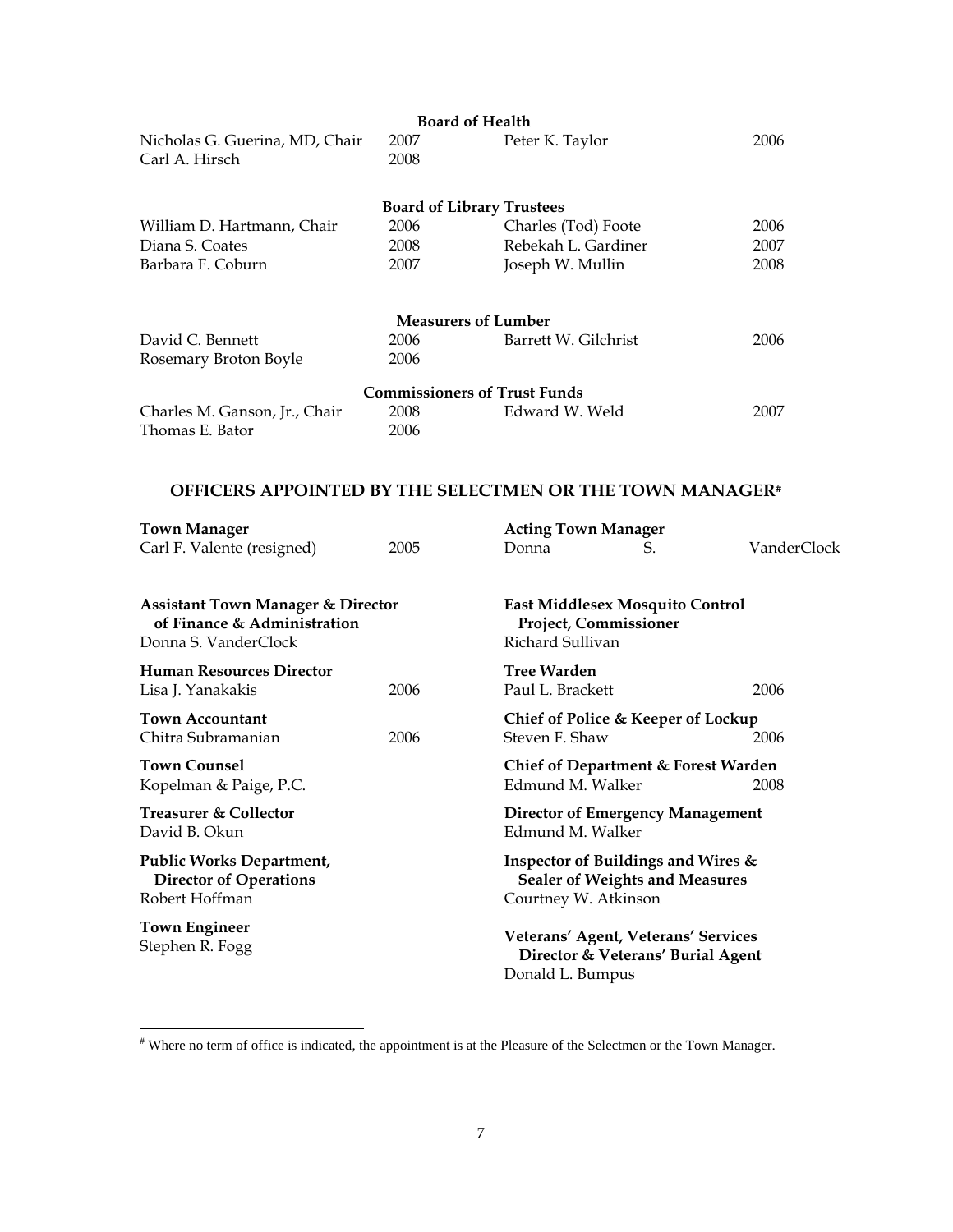**Veterans' Grave Officer** George Frazee Amadon

**Dog Officer and Pound Keeper** Robert F. Cronin

**Parking Clerk** Lucy K. Saunders

**Fence Viewers** John J. Havlicek Elizabeth F. Hestnes

#### **Field Drivers** Sandra S. Gee

### **Public Weighers**

Walter Mulcahy Daniel Nourse John Place Kenneth C. Sutherland Kevin H. Whittemore

## **COMMITTEES AND REPRESENTATIVES TO OUTSIDE AGENCIES APPOINTED BY THE BOARD OF SELECTMEN**

|                             |      | <b>Council on Aging</b>                                             |      |
|-----------------------------|------|---------------------------------------------------------------------|------|
| Joan M. Parrish, Chair      | 2009 | Irvonne Moran                                                       | 2006 |
| Arnold Barnes               | 2008 | Mercedes Primer                                                     | 2006 |
| Roger M. Burke              | 2006 | Mary Pughe (to fill vacancy)                                        | 2007 |
| Laura Sue Efron             | 2008 | Rev. Suzanne R. Spencer                                             | 2007 |
| Mary Tigg Johnson           | 2009 | Joan Van Pelt (resigned)                                            | 2007 |
| Vivienne Kalman             | 2006 | <b>Richard Wohlers</b>                                              | 2009 |
|                             |      | Committee for Implementation of the Americans with Disabilities Act |      |
| Paul J. Donahue, Jr.        | 2006 | Marilyn N. Jacobs                                                   | 2006 |
| Miguel Gomez-Ibanez         | 2006 |                                                                     |      |
|                             |      | <b>Board of Appeals</b>                                             |      |
| <b>Members</b>              |      | <b>Associate Members</b>                                            |      |
| Wendy Kaplan Armour, Chair  | 2006 | Jane F. Carlson                                                     | 2008 |
| Peter C. Knight             | 2007 | Marc Margulies                                                      | 2006 |
| Winifred I. Li              | 2006 | Elizabeth H. Munro                                                  | 2006 |
|                             |      | <b>Brook School Apartments Building Committee (est. 2003)</b>       |      |
| William E. Cress, Chair     | 2006 | Jack Heine (ex officio)                                             | 2006 |
| Steven Charlip (ex officio) | 2006 | Harris Levitt                                                       | 2006 |
| Connie Davis ex officio     | 2006 | David Kane                                                          | 2006 |
|                             |      | <b>Cable Advisory Committee</b>                                     |      |
| Edwin E. Smith, Chair       | 2006 | John Blanchard (ex officio)                                         | 2006 |
| F. Douglas Garron           | 2006 | Peter Kidwell (ex officio)                                          | 2006 |
| Lee McCanne                 | 2006 |                                                                     |      |
|                             |      | Representatives to the Cambridge Watershed Advisory Committee       |      |
| <b>Ripley Hastings</b>      | 2006 | Mary Ann Pappanikou                                                 | 2006 |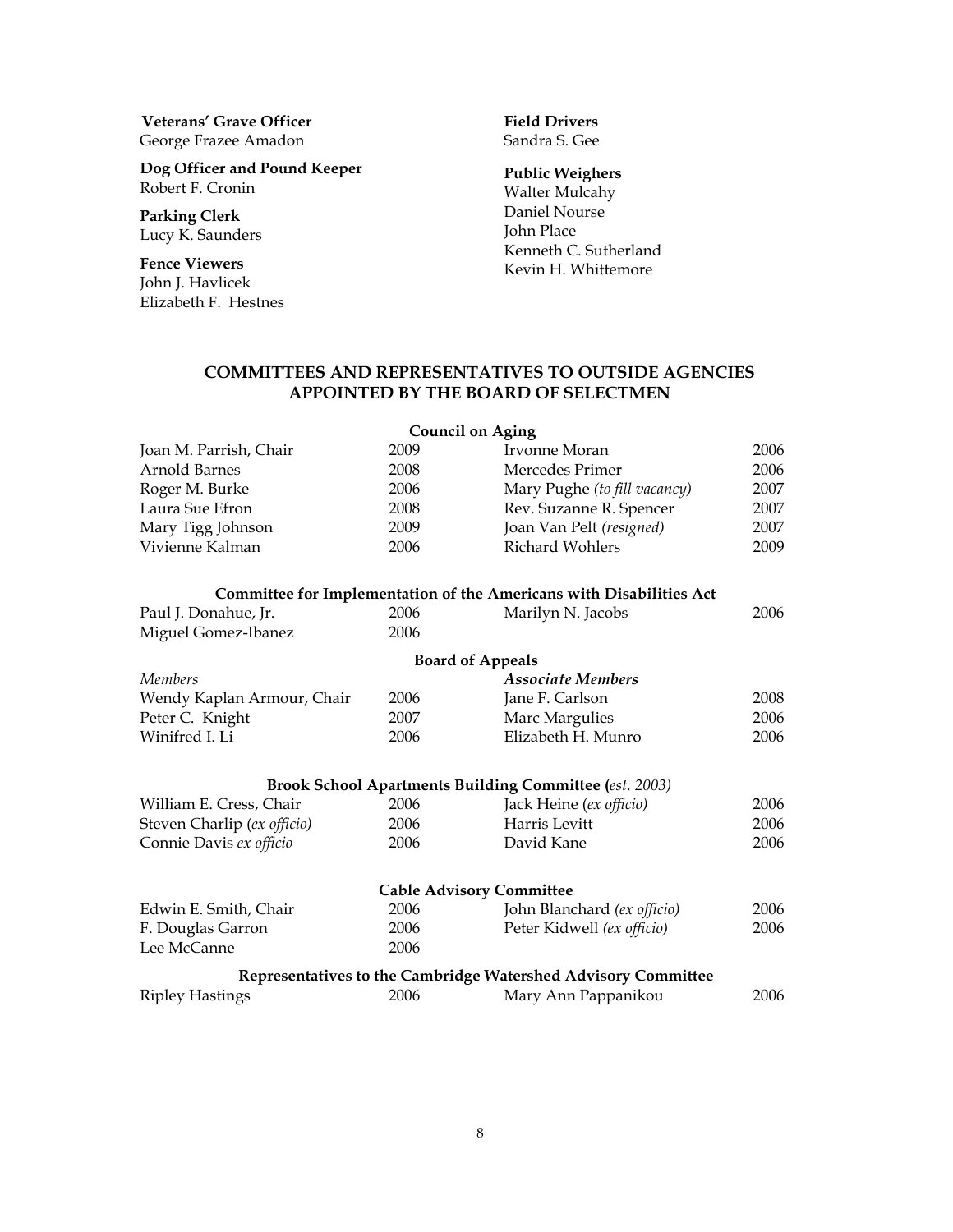|                                           | <b>Case Estates Review Committee</b> |                                                                               |      |
|-------------------------------------------|--------------------------------------|-------------------------------------------------------------------------------|------|
| Kathleen B. McCahan                       |                                      | Ella "Winky" Merrill                                                          |      |
| Norman A. Berg                            |                                      | Henry S. Reeder                                                               |      |
| Elizabeth S. Ericson                      |                                      | William C. Stevenson                                                          |      |
| William W. Gallagher                      |                                      | Harold Hestnes (Special Consultant)                                           |      |
|                                           | <b>Conservation Commission</b>       |                                                                               |      |
| George P. Bates, Chair                    | 2006                                 | Janette Patel                                                                 | 2008 |
| Thomas C. Chalmers                        | 2007                                 | Joyce Schwartz                                                                | 2006 |
| <b>Brian Donahue</b>                      | 2006                                 | Marillyn Zacharis                                                             | 2008 |
| Gustav Fleischmann, III                   | 2007                                 |                                                                               |      |
|                                           |                                      | <b>Crescent Street Historic District Commission</b>                           |      |
| Alfred L. Aydelott, Chair                 | 2006                                 | Patricia Mansfield                                                            | 2008 |
| George F. Amadon                          | 2006                                 | Anna Melone Pollock                                                           | 2008 |
| Catherine Adams Fiske                     | 2008                                 |                                                                               |      |
|                                           |                                      |                                                                               |      |
|                                           | <b>Weston Cultural Council</b>       |                                                                               |      |
| Lynn R. Taff`, Chair                      | 2007                                 | Beth C. Schlager                                                              | 2007 |
| Alison T. Braunstein                      | 2007                                 | Lynne S. Weber                                                                | 2006 |
| Meredith L. Eppel                         | 2007                                 |                                                                               |      |
|                                           | <b>Historical Commission</b>         |                                                                               |      |
| Judith Markland, Chair                    | 2007                                 | Diane G. Hubbard (resigned)                                                   | 2007 |
| Alfred L. Aydelott                        | 2006                                 | Marisa Morra                                                                  | 2008 |
| Robert Fronk                              | 2007                                 | Laura P. Sher                                                                 | 2006 |
| Louis Hruska                              | 2008                                 | Vacancy - 1                                                                   |      |
|                                           |                                      |                                                                               |      |
| Associate Members                         |                                      |                                                                               |      |
| Keith B. Gross                            |                                      | Alicia Primer                                                                 |      |
|                                           |                                      |                                                                               |      |
|                                           | <b>Historical Archives Committee</b> |                                                                               |      |
| Glynn Edwards<br>Carol Snow               |                                      | Deborah Davenport                                                             |      |
|                                           |                                      | Madeline Mullin                                                               |      |
|                                           | <b>Housing Needs Committee</b>       |                                                                               |      |
|                                           |                                      | (Appointed under Article 14 of Warrant for May 19, 1986, Annual Town Meeting) |      |
| L. Edward Lashman, Chair                  | 2006                                 | Gene S. Castillo                                                              | 2006 |
| Linda M. Abegglen                         | 2006                                 | William H. Donnelly                                                           | 2006 |
| Richard D. Batchelder (resigned)          | 2006                                 | Joan Parrish                                                                  | 2006 |
| James Brenner (resigned)                  | 2006                                 | Vacancies - 2                                                                 |      |
|                                           | Hurricane Katrina Committee          |                                                                               |      |
| Marybelle H. Cochran                      |                                      | Lenore Z. Lobel                                                               |      |
| Sally W. Currier                          |                                      | Elizabeth H. Munro                                                            |      |
| Robbie S. Lacritz Dietch                  |                                      |                                                                               |      |
| <b>MBTA Advisory Board Representative</b> |                                      | H. Bentley Crouch (deceased)                                                  | 2005 |
|                                           |                                      | Vacancy (1)                                                                   |      |
|                                           | <b>Trustees of the Merriam Fund</b>  |                                                                               |      |
| Ellen Pendergast                          | 2007                                 | Patricia Shotwell                                                             | 2006 |
| Linda Perrin                              | 2006                                 | Reverend Dr. Thomas Wintle                                                    | 2006 |
|                                           |                                      |                                                                               |      |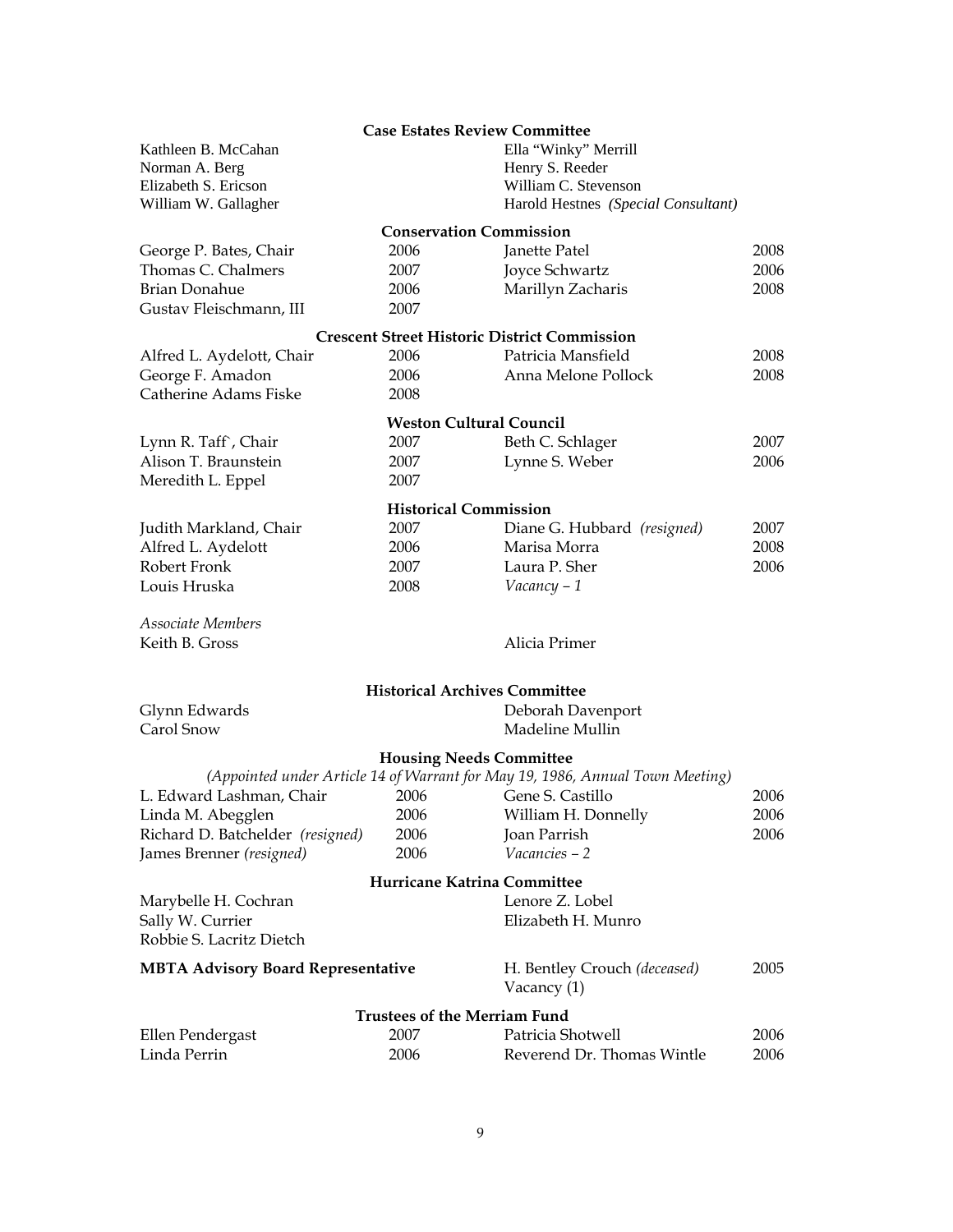|                                                                                                                                |                      | Metropolitan Area Planning Council Representatives                                                                                                               |              |
|--------------------------------------------------------------------------------------------------------------------------------|----------------------|------------------------------------------------------------------------------------------------------------------------------------------------------------------|--------------|
| Douglas P. Gillespie                                                                                                           | 2006                 | Robert L. Hoffman (TIP rep.)                                                                                                                                     | 2007         |
| <b>MetroWest Growth Management Committee</b>                                                                                   |                      | Douglas P. Gillespie                                                                                                                                             |              |
| <b>MWRA Advisory Board Representative</b>                                                                                      |                      | Earl J. Forman                                                                                                                                                   | 2006         |
| Earl J. Forman, Chair<br>David N. Fixler<br>Julie D. Hyde<br>Kathleen B. McCahan<br>J. Thomas Selldorff                        |                      | <b>MWRA Town-wide Water Project Working Group</b><br>Edwin J. Taff<br>Andrew A. Tamoney<br>Jean M. Thurston<br>Ingeborg Uhlir                                    |              |
|                                                                                                                                |                      | <b>Preservation Restriction Committee</b>                                                                                                                        |              |
| Peter Caro (resigned)<br>Thomas C. Chalmers                                                                                    | 2007<br>2007         | Alicia Primer<br>Vacancy -- 1                                                                                                                                    | 2007         |
| Convener:<br>Representing Country Garden Club:                                                                                 |                      | Public Spaces Committee (est. 2003) (To serve at the Pleasure of Selectmen)<br>Carol G. Hinckley<br>Meg Steiner<br>Cathy Dinardo (resigned)<br>Rosemary McCready |              |
| Representing the Community League Garden Club:                                                                                 |                      | Linda Lippincott<br>Helen Friedberg (deceased)<br>Elsa "Tinka" Zeitvogel                                                                                         |              |
| Representing the Weston Garden Club:                                                                                           |                      | Diana Bonner<br>Dorothea Santos                                                                                                                                  |              |
|                                                                                                                                |                      | <b>Recreation Master Plan Steering Committee #</b>                                                                                                               |              |
| John Becker<br>Robert Crowley (for Recreation Commission)<br><b>Ripley Hastings</b><br>Edward E. Heller (for School Committee) |                      | Judith Belliveau (nonvoting)<br>Peter Foley (nonvoting)<br>Douglas MacDougall (nonvoting)<br># With the approval of the School Committee.                        |              |
|                                                                                                                                |                      | To serve at the pleasure of the Selectmen and the School Committee                                                                                               |              |
| Carter M. Crawford, Rep., Chair<br>Joseph W. Mullin, Dem.<br>Nathalie Dana Thompson                                            | 2006<br>2007<br>2008 | <b>Board of Registrars of Voters</b><br>The Town Clerk, ex officio,<br>Mary Elizabeth Nolan                                                                      | 2007         |
| <b>Rivers School Athletic Complex</b>                                                                                          |                      | Ripley Hastings (Selectmen's rep)<br>William H. Rousseau (Neighborhood Rep)                                                                                      | 2007<br>2007 |
| Vincent J. Costantini, Chair<br>Edward H. Coburn<br>Carol C. Hinckley                                                          |                      | <b>Town Manager Screening Committee</b><br>Richard A. Murray<br><b>Wendy Spector</b>                                                                             |              |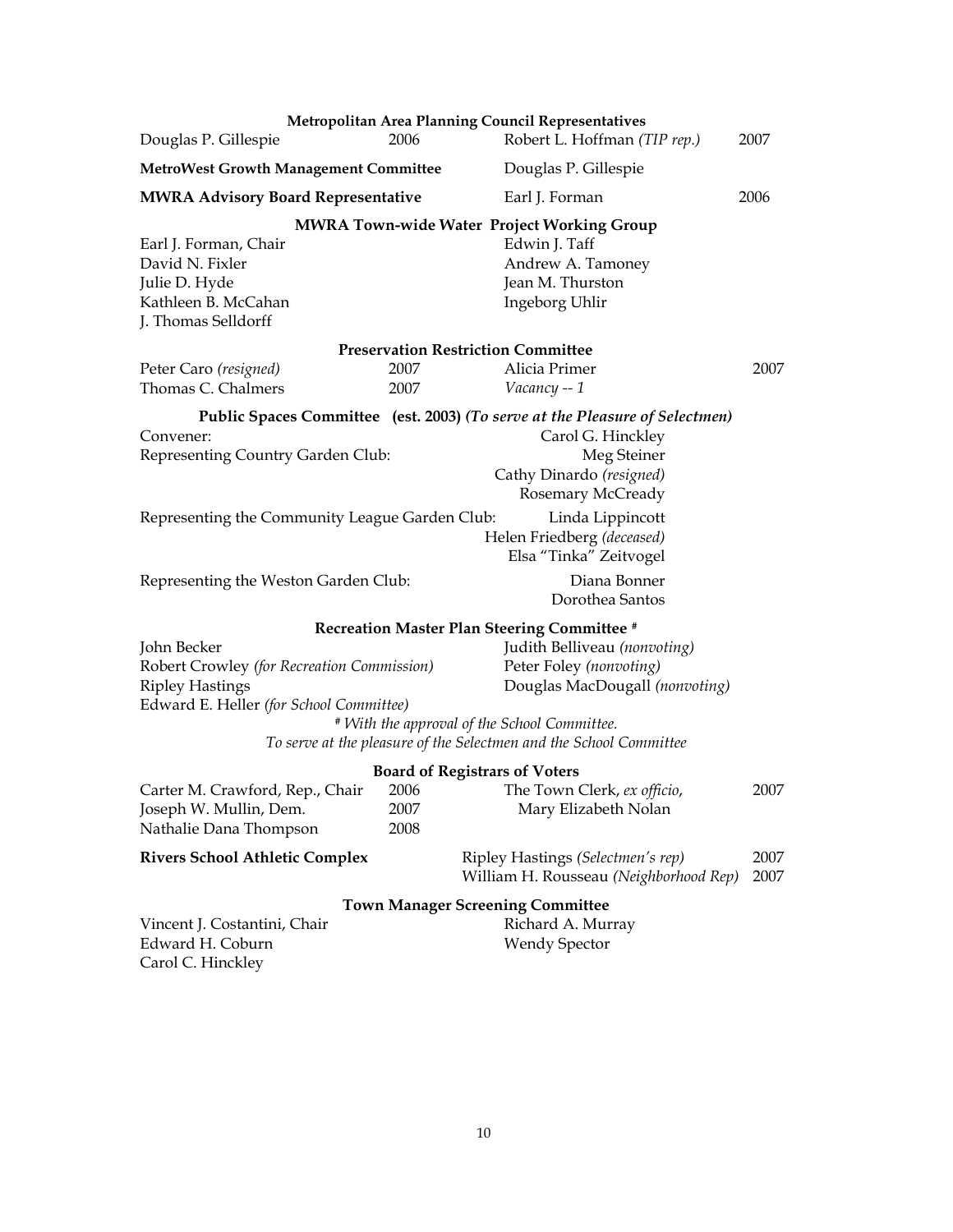### **Traffic and Sidewalk Advisory Committee**

| Robert A. Mosher, Sr., Chair<br>David P. Bell | 2006<br>2006                                      | John C. Ryan<br>Ex Officio members:                                                             | 2006         |
|-----------------------------------------------|---------------------------------------------------|-------------------------------------------------------------------------------------------------|--------------|
| Elizabeth K. Hayes                            | 2006                                              | Steven Shaw, Police Chief                                                                       |              |
| William J. McCarthy                           | 2006                                              | Edmund Walker, Fire Chief                                                                       |              |
| Denise W. Mosher<br>Eugene C. Ritvo           | 2006<br>2006                                      | Stephen Fogg, Town Engineer                                                                     |              |
|                                               |                                                   |                                                                                                 |              |
|                                               | <b>Tree Advisory Group</b>                        |                                                                                                 |              |
| Nina Danforth, Chair                          | 2006                                              | Elmer Jones                                                                                     | 2006         |
| Paul L. Brackett (ex officio)                 | 2006                                              | Ruth Leiby                                                                                      | 2006         |
| Jonathan Bransfield (resigned)                | 2006                                              | Barbara Kirkpatrick                                                                             | 2006         |
| Susan E. Dumaine (resigned)                   | 2006                                              | (Vacancies - 2)                                                                                 |              |
| <b>Weston Community Coalition</b>             |                                                   | <b>Constable to Serve Civil Process</b>                                                         |              |
| Representative                                |                                                   | Robert P. Millian, Jr<br>June 30, 2006                                                          |              |
| Douglas W. MacDougall                         |                                                   |                                                                                                 |              |
|                                               |                                                   |                                                                                                 |              |
|                                               | <b>Finance Committee</b>                          | <b>APPOINTED BY THE MODERATOR</b>                                                               |              |
| Stephen W. Ober, Co-Chair                     | 2006                                              | Jeri F. Cooper                                                                                  | 2008         |
| Stephen Peacher, Co-Chair                     | 2007                                              | Warren J. Napthal                                                                               | 2008         |
| James R. Beams                                | 2007                                              | Charles G. Pohl                                                                                 | 2008         |
| Lisa Stover Bertelson                         | 2006                                              | James J. Ricotta (to fill vacancy)                                                              | 2007         |
| Katharine D. Chace                            | 2006                                              |                                                                                                 |              |
|                                               |                                                   |                                                                                                 |              |
|                                               | <b>Weston Elderly Housing Committee</b>           | (Appointed under Article 19 of Warrant for May 9, 1977, Annual Town Meeting)                    |              |
| John Heine, Chair                             | 2006                                              | J. Matthew Gardiner                                                                             | 2006         |
| Steven L. Charlip                             | 2007                                              | Melvyn Lurie (resigned)                                                                         | 2007         |
| Marcy Dorna                                   | 2008                                              | Carol Ott                                                                                       | 2007         |
|                                               |                                                   |                                                                                                 |              |
| Beverly Dillaway, Chair                       | <b>Memorial Day Committee</b>                     | Susan Hughes                                                                                    |              |
| Jed Diehl                                     |                                                   | Cornelia Newell                                                                                 |              |
|                                               |                                                   |                                                                                                 |              |
| David B. Harmon                               |                                                   | Member Minuteman Regional Vocational Technical School Committee<br>Term to expire June 30, 2008 |              |
|                                               |                                                   |                                                                                                 |              |
|                                               | <b>Weston International Affiliation Committee</b> | Residents and Parents of Weston High School Students:                                           |              |
| Carol Fizer, Co-Chair                         | 2006                                              | Emily L. Hutcheson                                                                              | 2008         |
| Henriette Power, Co-Chair                     | 2006                                              | Hitsako Johnson                                                                                 | 2007         |
| Susan Coppock                                 |                                                   |                                                                                                 | 2007         |
|                                               |                                                   |                                                                                                 |              |
|                                               | 2008                                              | Semina Karasch                                                                                  |              |
| Tania Deary<br>Peter Endicott                 | 2007<br>2008                                      | Ellen Touart-Grob                                                                               | 2006<br>2008 |
|                                               |                                                   | Wendy Teplow                                                                                    |              |
| James Smith                                   | School Staff:<br>2006                             | Kim Young                                                                                       | 2006         |
|                                               | Students:                                         |                                                                                                 |              |
| Ayaas Bhamla                                  | 2006                                              | Ardy Farhadi                                                                                    | 2006         |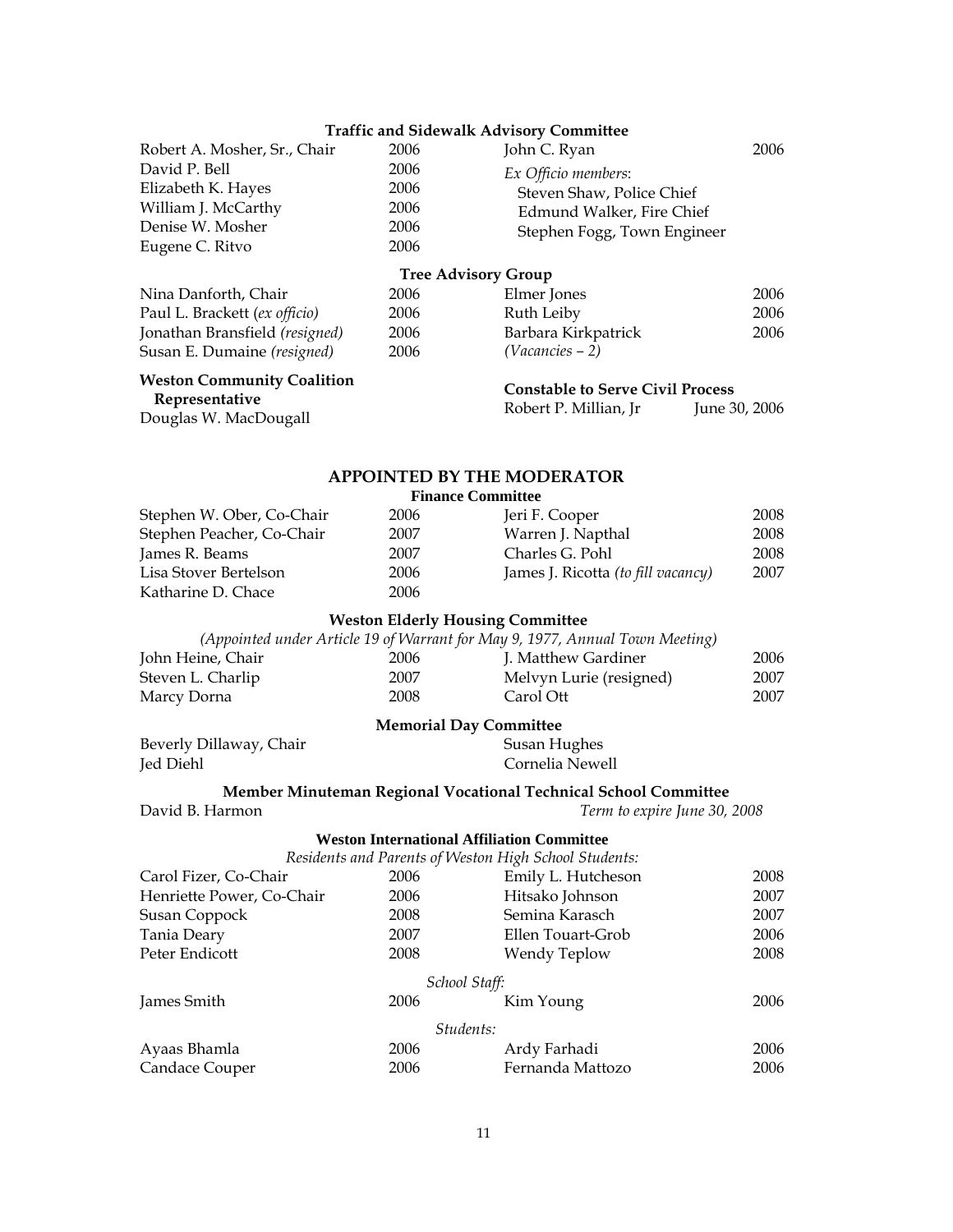Fred Stiehl 2006

### **Weston War Memorial Education Fund Committee**

| (Appointed under Article 13 of Warrant for March 23, 1953, Annual Town Meeting) |      |                   |      |
|---------------------------------------------------------------------------------|------|-------------------|------|
| Robert C. Millen, Jr., Chair                                                    | 2008 | Claude Valle, III | 2009 |
| Hugh W. Chandler                                                                | 2010 | Eileen M. Watson  | 2006 |
| Donald E. Pierson                                                               | 2007 |                   |      |

### **APPOINTED BY OTHER AUTHORITIES**

#### **Appointed by the Town Clerk**

**Assistant Town Clerk** J. Ward Carter 2005 Deborah Davenport (*to serve at the Pleasure of the Town Clerk)* 

## **Appointed by the Board of Health**

**Inspectors of Animals Neil Storey, DVM** 

Sharon Bonica Nick Guerina, M.D., PhD Beth Koch, *Health Agent* M. Elizabeth Nolan

**Health Director Wendy Diotalevi, R.S. Agents to Issue Burial Permits** Wendy Diotalevi, R.S. *Health Director* Peter Taylor, PE Marie Tobin, R.N., MS Lisbeth C. Zeytoonjian

### **Appointed by the Historical Commission**

| <b>Josiah Smith Tavern Committee)</b> |      |                          |      |
|---------------------------------------|------|--------------------------|------|
| John Sallay, Chair (resigned)         | 2007 | Dennis Saylor (resigned) | 2006 |
| Alfred L. Aydelott                    | 2007 | Henry Stone              | 2006 |
| Irvonne H. Moran                      | 2006 | <i>Vacancies (2)</i>     |      |

### **Appointed by the Building Inspector**

| <b>Deputy Inspectors of Buildings</b> | J. Russell Leonard                 |
|---------------------------------------|------------------------------------|
| <b>Inspector of Wires</b>             | <b>Oscar LeBlanc</b>               |
| Deputy Inspector of Wires             | <b>Timothy Kelly</b><br>Leo Landry |
| <b>Inspector of Plumbing and Gas</b>  | Edward F. Perilli                  |
| Deputy Inspector of Plumbing and Gas  | Robert Hauptman                    |